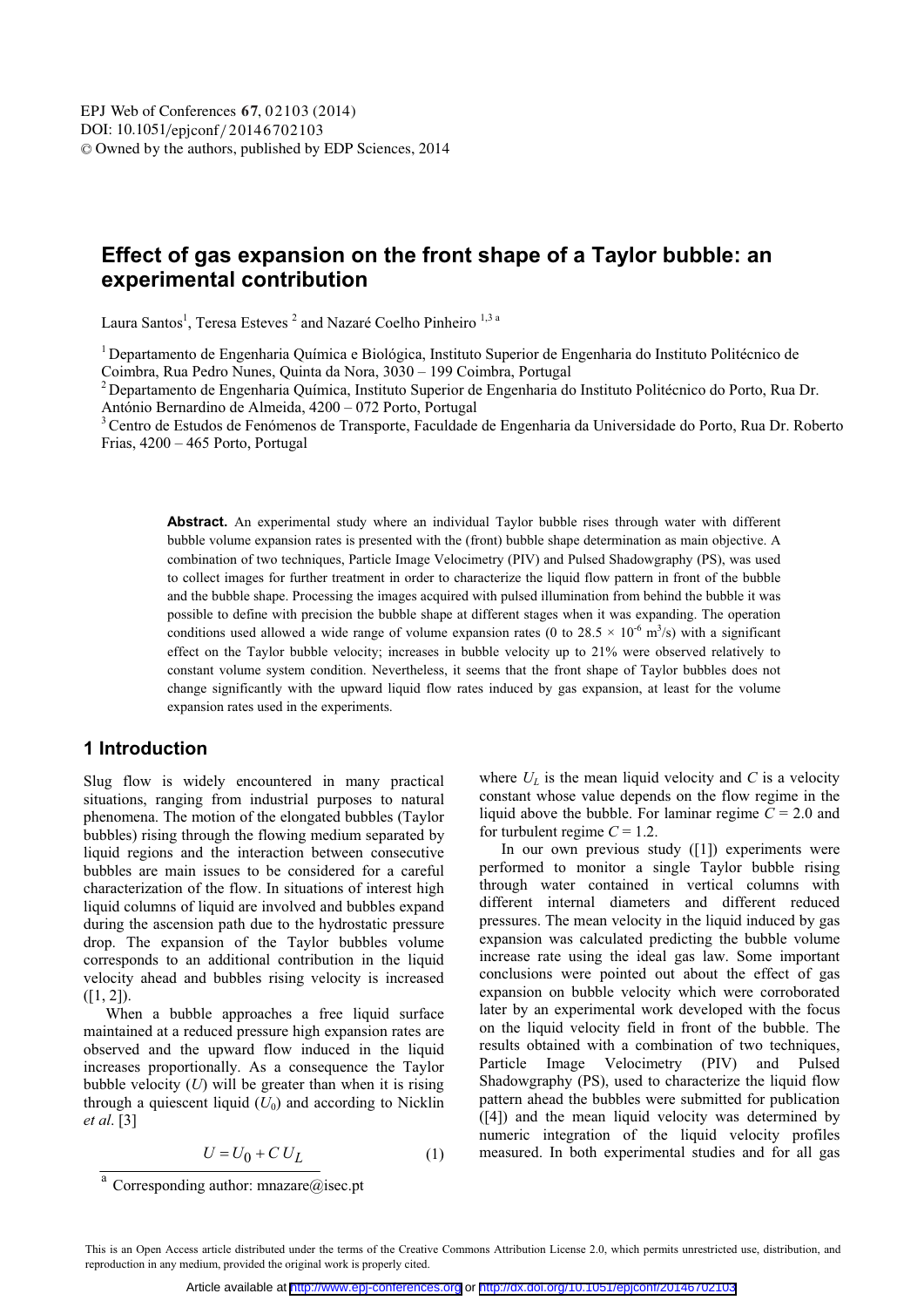expansion rates the Reynolds numbers (calculated with the mean liquid velocity), with values lower than 2100, suggested laminar regime for the liquid flow induced by bubble expansion. However, the values of *C* obtained from eq. (1) were not equal to 2.0 as expected but ranged between 1.13 and 1.40, depending on the column internal diameter. The continuous gas expansion with increasing rates did not allow to reach a fully-developed parabolic profile in the liquid in front of the Taylor bubbles.

It is known that the front shape of a Taylor bubble depends on the flow conditions at the liquid ahead of it. As indicated by Nogueira *et al*. [5] when the bubble rises through a co-current flowing liquid (in inertial controlled regime) the curvature radius at the nose is lower for higher bubble velocities. The authors justified this decrease in the curvature radius with the necessity to accommodate the higher liquid flow rates coming downwards (reference frame attached to the bubble).

Dumitrescu [6] was one of the first authors to study an individual Taylor bubble rising through a stagnant liquid in a vertical column. Applying the potential flow theory, Dumitrescu obtained the Taylor bubble shape for the air-water system, which agreed very well with the experimental observations. He divided the bubble shape profile in two regions, the nose region  $(z/D \leq 0.25)$  and the following the following the film region  $(z/D > 0.25)$  and presented the following equations:

$$
\left(\frac{r}{D}\right)^2 = 0.141 \left\{ 1 - \left[ 1 - 2.667 \left( \frac{z}{D} \right) \right]^2 \right\} \quad z/D \le 0.25 \tag{2}
$$

$$
\left(\frac{r}{D}\right)^2 = 0.250 \left[1 - \left(\frac{0.0615}{z/D}\right)^{0.5}\right] \qquad z/D > 0.25 \qquad (3)
$$

where  $r$  is the radial distance,  $z$  is the axial distance measured from the bubble nose and *D* is the column diameter.

The purpose of this work is to present and discuss the effect of the volume expansion rate due to the gas decompression during the bubble rise on the bubble shape and on the liquid flow ahead of it. The bubble contour at the upper region (the nose) was obtained at different levels during the rising path in the vertical column to which correspond different expansion rates.

## **2 Experimental set-up and techniques**

#### **2.1 Introduction to measurement techniques**

To better understand the contribution of gas expansion on Taylor bubbles velocity during their rise an experimental study with individual bubbles ascending (in inertial controlled regime) through a vertical column filled with water was implemented. Different pressure conditions (atmospheric pressure and reduced pressures) above the free surface of the water were maintained in order to have bubble volume expansion rates with different magnitudes. A combination of PIV and PS techniques

was used to measure the liquid velocity profile around the bubble front and simultaneously to obtain a well defined contour of the Taylor bubble.

Using PIV alone the bubble contour in the images is not well defined due to intense scattered light emitted from the fluorescent particles and reflected on the gas/liquid surface (Figure 1a). The PS technique uses a (back) light positioned behind the visualization area and in front of the camera. With this technique it is possible to increase the contrast of the interface gas/liquid and make the contour of the Taylor bubble well defined (Figure 1b). From the images recorded using both techniques simultaneously (Figure 1c) it is possible to obtain the liquid flow field ahead the bubble and to have the interface gas/liquid clearly defined. The PIV+PS combined the laser beam with the back light, both pulsed and synchronized by a trigger with the camera. This camera records the images in the same frame, allowing simultaneous identification of the seeds particles and the bubble contour. The rigorous location of the tip of the Taylor bubble in the image is very important to measure the bubble velocity [4].



**Figure 1.** Image of a Taylor bubble rising through water acquired with: a) PIV; b) PS and c) with both techniques  $(PIV+PS)$ .

Processing the acquired images with the pulsed illumination from behind it was possible to define with precision the bubble shape at different stages when it was expanding. Applying the procedure for all pressure conditions used in the experiments the Taylor bubble contour was obtained for a wide range of volume expansion rates.

In order to obtain the bubble contour from the digital images a series of treatments with specific software was implemented, as will be described in 2.3.

### **2.2 Experimental set-up and procedure techniques**

The experiments have been performed in a vertical acrylic column with an internal diameter of 0.032 m and 4 m high. Distilled water at ambient temperature was used in the experiments performed with three different pressure conditions at the free liquid surface: atmospheric pressure, 33.3 kN/m<sup>2</sup> and 20.0 kN/m<sup>2</sup>. For the conditions used in the experiments the inertial effects are dominant with  $N_f > 300$  and  $Eo > 70$ ;  $N_f$  and  $Eo$  are dimensionless numbers, respectively the inverse viscosity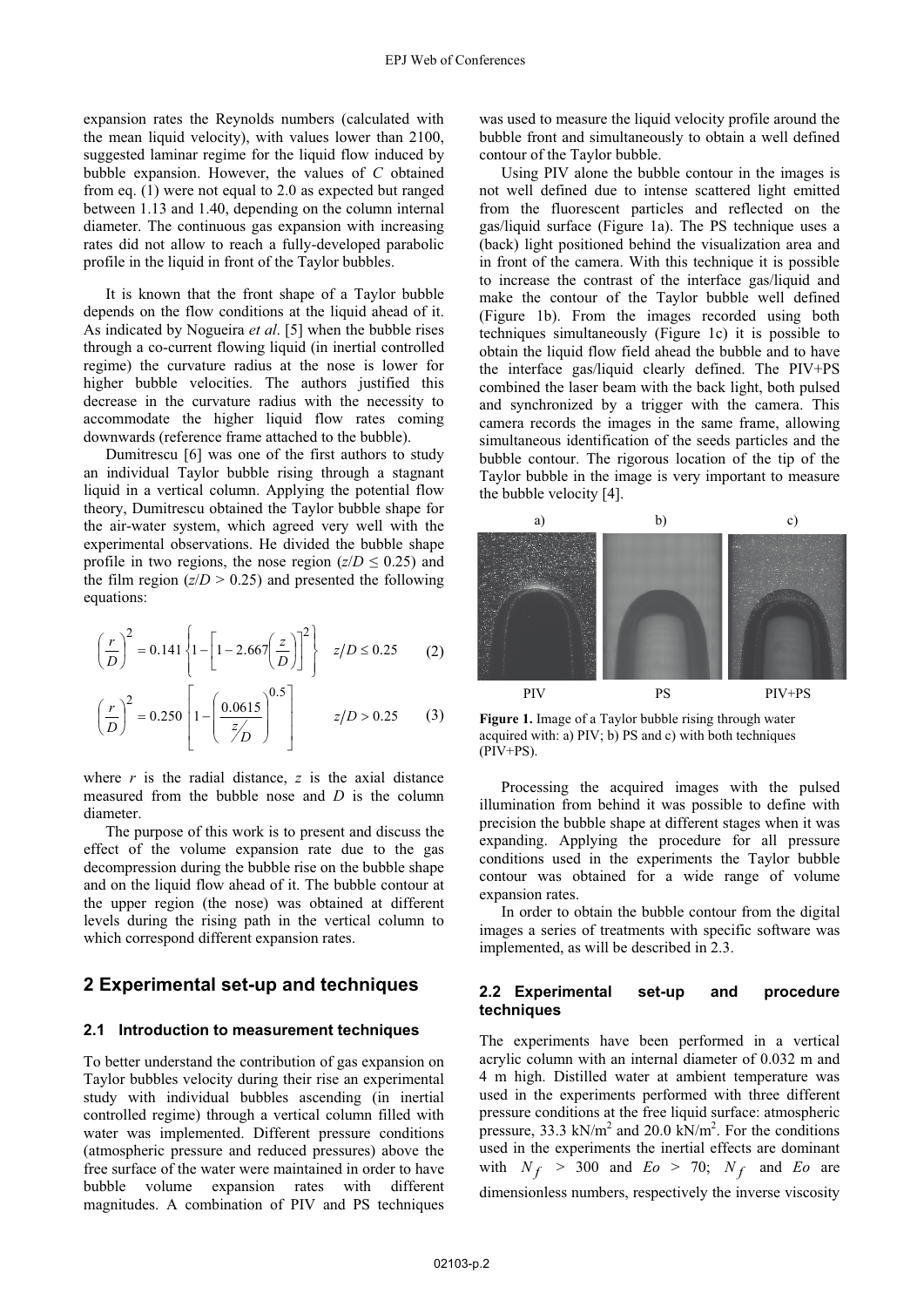number  $(N_f = g^{\frac{1}{2}} D^{\frac{3}{2}} \rho / \mu)$  and Eötvös number  $(Eo = \rho g D^2 / \sigma)$ , where *g* is the acceleration due to gravity,  $\rho$ ,  $\mu$  and  $\sigma$  are the density, viscosity and surface tension of the liquid. The gas (air) was injected at the bottom of the column as described in [1]. The volume of the system for gas injection was chosen to originate bubbles long enough to have a stabilized liquid film flowing around the lateral bubble surface for all operating pressures.

An acrylic box  $(0.400 \text{ m} \times 0.130 \text{ m} \times 0.115 \text{ m})$  was positioned around the column at the measuring sections and filled with distilled water to reduce the refraction light effects at the curved column wall. Four measuring sections were chosen to determine the evolution of the bubble contour during the ascending path along the column. The distances between gas injection and measuring sections were 1.39 m (section 1), 1.86 m (section 2), 2.39 m (section 3) and 2.79 m (section 4).

The experiments at atmospheric pressure were made with the column open and completely filled with water and also with a closed ball valve at the top in order to have a system with constant volume. The experiments with reduced pressure were carried out using two different heights of water in the column. This procedure allows to modify the bubble volume expansion rate at a given measuring section using the same pressure condition at the free surface of the liquid.

The PIV+PS experiments were repeated 15 times to have representative vector maps in the liquid. The PS experiments were repeated 3 to 5 times for each experimental condition which represents  $2 \times 3$  to  $2 \times 5$ images recorded for posterior treatment determination of the bubble contour. The results and conclusions obtained from the measurements performed using both techniques in order to characterize the liquid flow pattern in front of the bubbles and simultaneously determine the bubble velocity were submitted for publication ([4]), as referred before. For that reason, only the conditions and procedures used with the PS technique to determine the bubble shape will be described here.

The PS technique used a camera and a LED's (Light Emitting Diodes) array positioned in front of each other with the column in between. To have a diffuse illumination an opaque film was placed on the LED's board surface. The bubble was illuminated from behind with a uniformly distributed pulsed high power LED's at 630 nm with an illuminated area of  $0.259 \times 0.168$  m<sup>2</sup>. A controller was used to provide timing and intensity to the LED's array. A synchronizing device, a timer box 80N77 from Dantec, ensures that camera and LED's board were synchronized correctly.

An external trigger was used to master the system and ensure that the camera records images with the nose and a great portion of the bubble front. A set of a laser diode and an optical sensor with a connection to the timer box constituted the external trigger. The set was placed in a support and attached to the column and when the bubble passes in front of the laser diode the light beam does not reach the optical sensor which interrupts a circuit of 5 V. This voltage drop  $(5 V to 0 V)$  was used to trigger a pulse

generator connected to the timer box, initiating all the devices that were ready for acquisition and starting the LED's array flashing.

The images were acquired with a HiSense MK II CCD camera with a long pass filter mounted which has a blocking range limit of 570 nm. This filter is used to increase the quality of the PIV+PS images recorded. The HiSense MK II camera as  $1344 \times 1024$  active pixels (4096 gray levels) and records the images with a double frame acquisition frequency of 6.1 Hz. The camera was fitted with an AF Micro-Nikon 60 mm f/2.8D lens.

## **2.3 Image processing**

The digital images acquired were processed using the software Dynamics Studio v 2.30 from Dantec.

To obtain the contour of the bubbles each image recorded (one example is in Figure 2a) is processed using a sequence of treatments applying several filters. First, two low-pass filters (minimum and median filter) are applied to smooth the original images and enhance the contrast removing high frequency noises (Figure 2b). Secondly, a threshold was used to remove outliers setting the upper and lower limits of the accepted grayscale values in the image (Figure 2c). The grayscale values outside the specified limits were set to the maximum and minimum value supported by the 12-bit image (i.e, 0 or 4095). After that, a high-pass filter was applied for edge identification (Figure 2d) and finally the pixels were inverted to obtain a black contour of the bubble on a white background (Figure 2e).



**Figure 2.** Sequence of treatments applied to an original image with the software Dynamics Studio v 2.30 in order to have the Taylor bubble contour. The original image (a) and the result after applying: (b) low-pass filters (minimum and median); (c) threshold; (d) high-pass filter and (e) after pixel inversion.

The images were exported in bmp format to another software, ImageJ 1.46r. At this stage, with the available tools of this software, all the zones in the images that are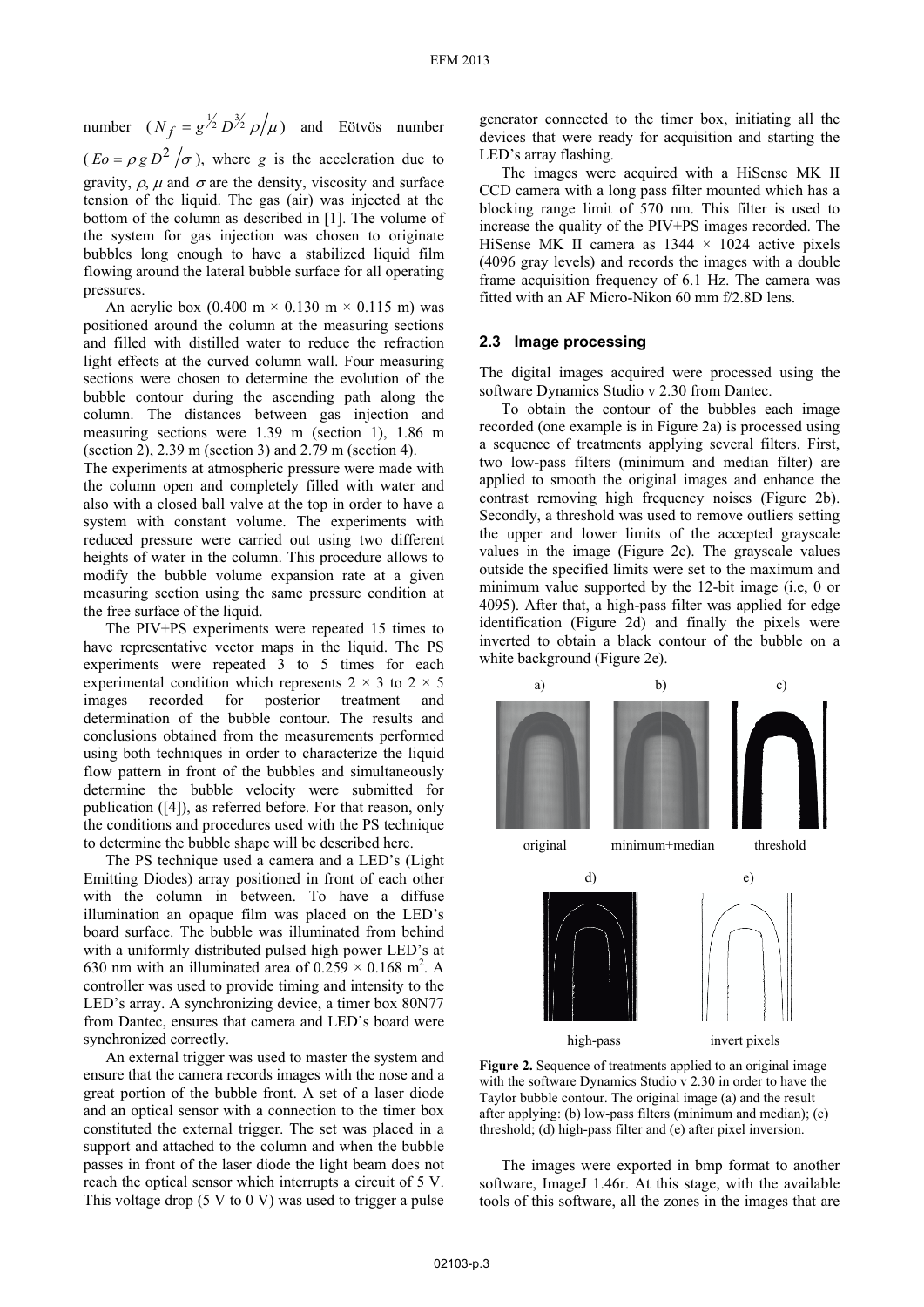not part of the bubble contour are removed, like the wall of the column and some noise inside the bubble. Then, the images undergo a process of binarization (Figure 3a) to ensure that all is black and white, followed by skeletonization to remove pixels from the edges of objects until they are reduced to a single pixel wide shape (Figure 3b). Finally, the *xy* coordinates of the bubble contour are exported to an excel file for further representation. Figure 4 shows the superposition of Figure 2a and Figure 3b (with 100% of transparency) in order to illustrate that the contour extracted from the images represents the real shape of the Taylor bubble recorded at the original images.



**Figure 3.** Sequence of treatments applied to the image shown in Figure 2e with the software ImageJ 1.46r in order to refine the Taylor bubble contour: (a) after cleaning the undesired elements and binarization; (b) after applying the tool skeletonize.



**Figure 4.** Superposition of the contour obtained (in white) with the original image.

Some images were also treated using the MATLAB Image Processing Toolbox Functions for confirmation and no significant differences were observed in the final bubble contour obtained from both methodology. Care was taken to acquire some images without bubble in order to have a representative background to be subtracted from the images recorded for bubble contour determination. Removing the background from the images did not affect the determination of the Taylor bubble shape.

## **3** Results and Discussion

With the different operation conditions used in the experiments it was possible to have a wide range of expansion. bubble volume expansion rates at the measured sections distributed along the column. In fact, when a Taylor bubble rises through the water it is under a pressure field (*P*) due to the hydrostatic pressure variation according to  $P = P<sup>s</sup> + \rho g h$ , where *P<sup>s</sup>* is the pressure at the free liquid surface and *h* is the liquid denth. At sufficiently reduced surface and *h* is the liquid depth. At sufficiently reduced pressure conditions when the bubble approaches the free liquid surface the pressure decrease resulting from the weight contribution of the liquid column above the bubble  $(\rho g h)$  becomes a great contribution to *P*. As a result, the gas pressure diminishes significantly and the bubble volume increase rapidly near the levels of the free surface of the water. Figure 5 shows the bubble volume expansion rates obtained from measuring section 1 through measuring section 4 for all the pressure conditions used. The null expansion rates indicated in the figure correspond to the experiments performed at atmospheric pressure with the column completely filled with water and closed at the top where changes of the system volume were not allowed. It is clear from Figure 5 the effect of modifying the local pressure (either by changing the operating pressure or the height of water in the column) on the bubble volume expansion rate, which is more pronounced at levels near the top of the column. The volume expansion rates presented in this figure were calculated considering behaviour of ideal gas for the Taylor bubble as described by Santos *et al*. ([1]). The Taylor bubble volume at a specified location was obtained by integration of the shape profile equations (eqs 2 and 3) presented by Dumitrescu. The upper limit used at the integration was the length of the Taylor bubble which was measured through the PIV+PS images. The depth of water above the bubble nose (*h*) used to calculate the real local pressure was corrected taking into account the change of level of the free liquid surface due to the volume of gas injected into the column and its



conditions and the height of water in the column. Open symbols and full symbols represent different heights of water in the column. **Figure 5.** Range of bubble volume expansion rates obtained at the measuring sections modifying the operation pressure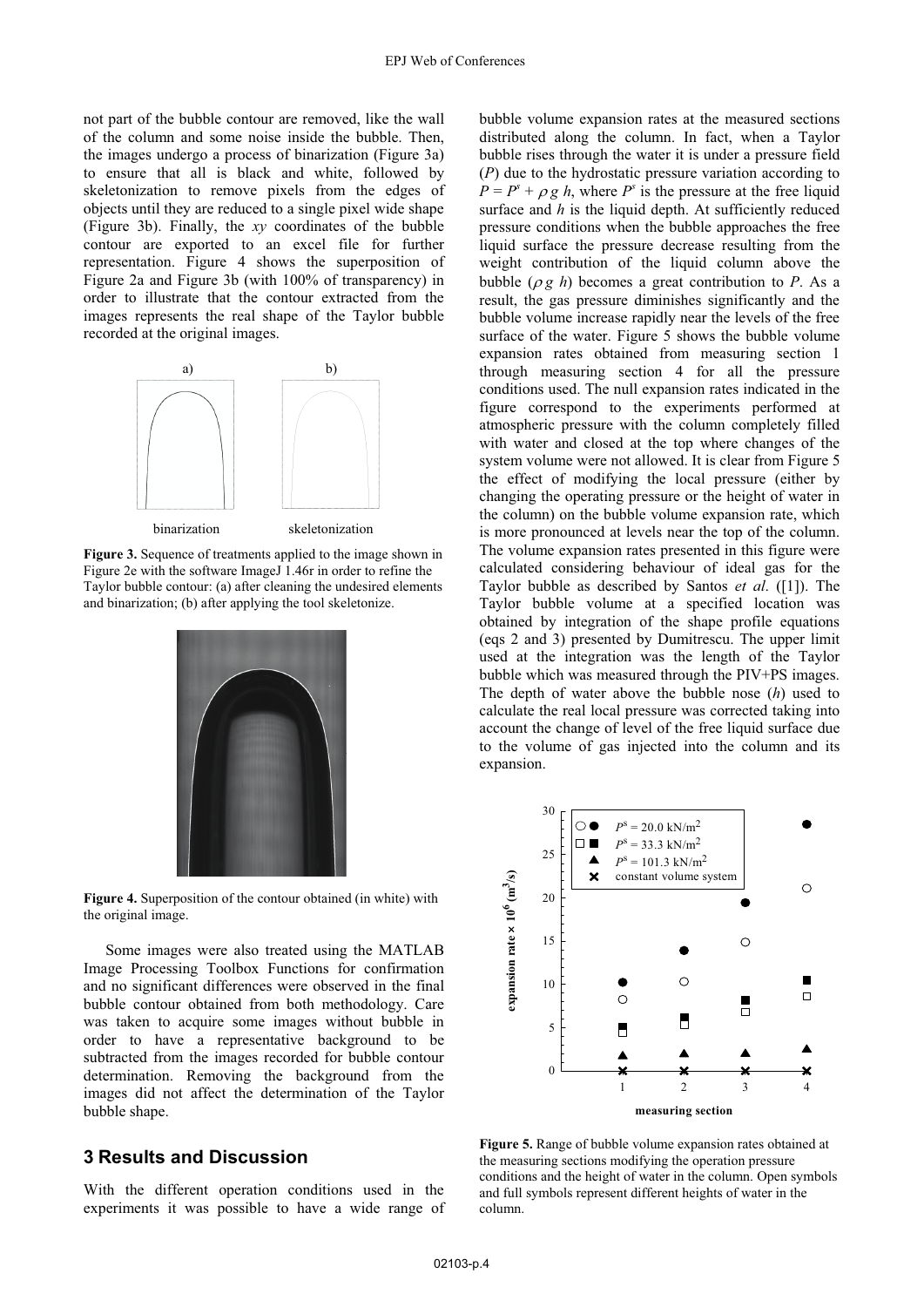velocity increases. This subject has already been studied by the authors and the results and conclusions were inc luded in the manuscript submitted for publication [4]. During the bubble expansion the liquid in front of it is displaced inducing an upward flow in the water and according to Nicklin's equation (eq. 1) the bubble In Figure 6 is represented the increase in bubble velocity  $(U - U_0)$  as a function of the bubble volume expansion rate. For the highest expansion rate the increase in the Taylor bubble velocity corresponds to  $21\%$  of  $U_0$ . In opposition, for the lowest values observed at atmospheric pressure conditions the effect on the bubble velocity is negligible.



**Figure 6.** Increase of Taylor bubble velocity against the bubble volume expansion rate. Open symbols and full symbols represent different heights of water in the column.

exhibited by Taylor bubbles rising in downward liquid Some authors (for example, [7-9]) refer instabilities

flo w that it has a significant effect on their velocity. However, when the bubble rises through an upward water flow Griffith and Wallis [7], Nicklin *et al*. [3], Bendiksen [10] referred that the instabilities are almost inexistent and the behaviour of the bubble is similar to that in a stagnant liquid. Nogueira *et al*. [5] reported the results obtained in experiments performed with water and also with aqueous glycerol solutions with viscosities ranging from  $10^{-3}$  Pa s to 1.5 Pa s in stagnant conditions and cocurrent flow. From the results obtained comparing the shape of bubbles rising through two different aqueous glycerol solutions (in inertial flow regime) flowing upward  $(U_I / U_0$  up to 0.46) the authors concluded that the curvature radius in the nose region is lower for the higher bubble velocities. They argued that this happens in order to accommodate the higher liquid flow rates coming downwards (reference frame attached to the bubble). The authors compared also the bubble shape obtained for stagnant conditions with the theoretical profile due to Dumitrescu (eqs 2 and 3). They concluded that as expected the agreement with the bubble shape obtained when it ascends through water is excellent and deviates progressively as the aqueous glycerol solution becomes more concentrated because the curvature radius at the bubble nose diminished due to the increase of the viscous effects.

images processed were also compared with the the oretical predictions due to Dumitrescu. Figure 7 In this study the bubble contours obtained from the represents the results for a Taylor bubble rising through a constant volume system (without gas expansion). Figure 7a shows one image acquired with an overlay of the Dumitrescus' profile and as can be seen a very good agreement was obtained. In Figure 7b is represented



**Figure 7.** Taylor bubbles rising without gas expansion: a) image acquired with the Dumitrescus' profile and b) bubble contours (right side) obtained at the 4 measuring sections distributed along the column.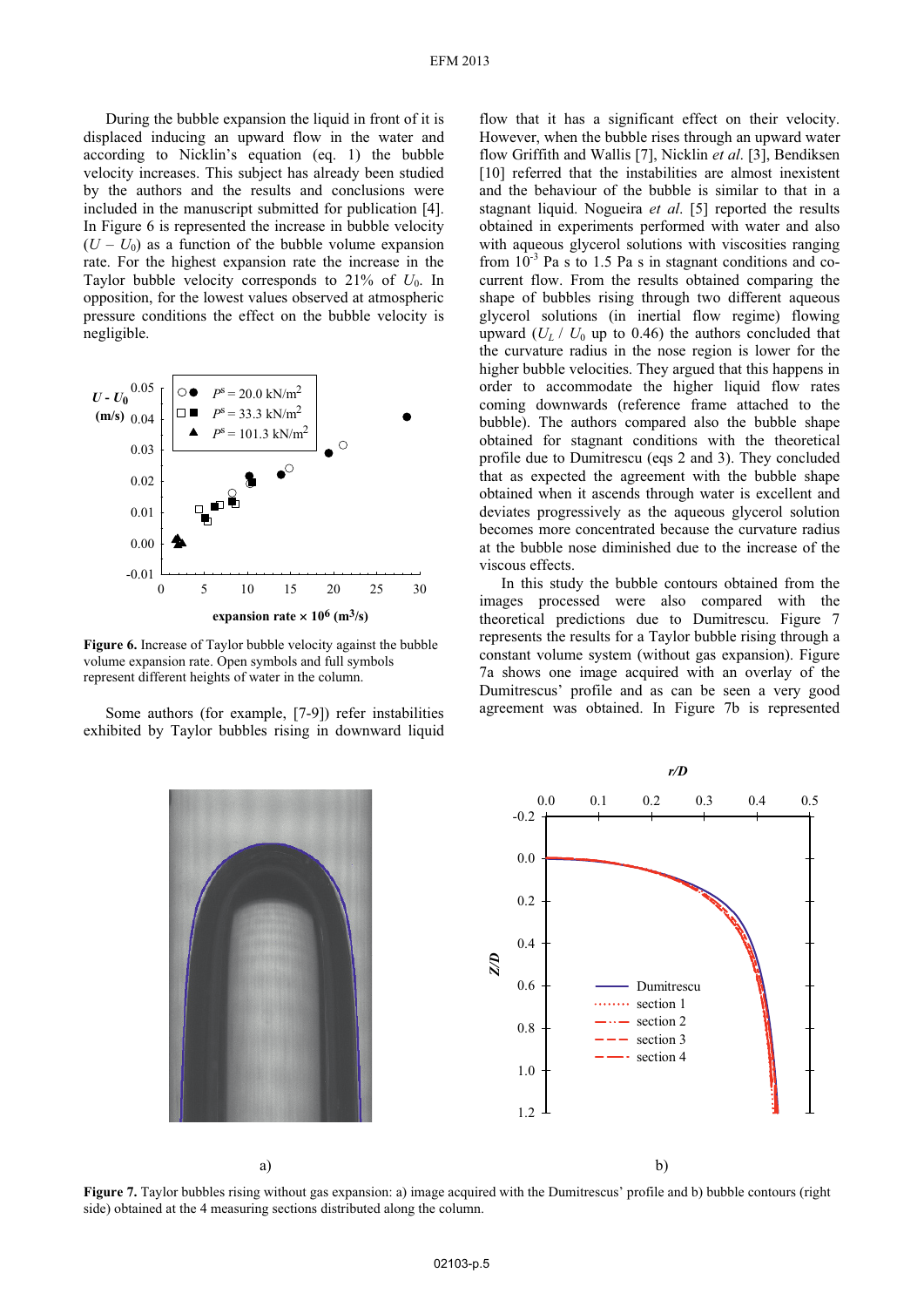

**Figure 8.** Taylor bubbles rising with gas expansion: a) image acquired with Dumitrescus' profile and b) bubble contours (right side) obtained at the highest bubble volume expansion rates obtained at the highest bubble volume expansion rates.

the right side of the bubble contours obtained at the 4 obtained at similar conditions (more than 6). As expected, the bubble contours extracted from Taylor bubbles at bubble contour shown resulted from averaging all the contours extracted from processing various images different levels along their rising path are coincident and in good agreement with theoretical predictions because the bubbles rise steadily maintaining their volume. However, a slightly deviation from the Dumitrescus' profile is noticed between  $z / D \approx 0.2$  and  $z / D \approx 0.4$ .

Figure 8 represents results obtained from Taylor bubbles rising through water for reduced pressure conditions. When the Dumitrescus' profile is superposed over an image acquired with a Taylor bubble expanding at a volume expansion rate of  $28.5 \times 10^{-6}$  m<sup>3</sup>/s (see Figure 8a) it seems that a not so good agreement is now obtained, with the bubble slightly more pointed near the nose region. In general, from all the conditions studied the curvature of the bubble nose seems to decrease for higher volume expansion rates although not significantly. For the sake of illustration, in Figure 8b the contours extracted from bubbles expanding at rates of  $21.1 \times 10^{-6}$ and  $28.5 \times 10^{-6}$  m<sup>3</sup>/s are represented; the contours shown are the result of averaging 6 or 8 contours extracted from images acquired at similar conditions. As can be seen from the figure the difference between both contours is very little and care must be taken to draw conclusions as this could be comparable to inaccuracies in the contour extraction from the images processed.

to the Taylor bubble expansion corresponds to The experimental study presented does not allow to confirm with confidence the conclusions of Nogueira *et al*. [5] but it should be strengthened that the magnitude of the upward liquid flow in both studies is different. The upward flow resulting from the liquid displacement due

 $U_L$  /  $U_0$  = 0.16 for the highest bubble volume expansion measuring sections distributed along the column. Each a rate  $(28.5 \times 10^{-6} \text{ m}^3/\text{s})$  used in this study. Nogueira *et al.*<br>bubble contour shown resulted from averaging all the  $\frac{51}{10}$  in the experiments used a peri variable speed to have different upward flow rates of liquid and values of  $U_L$  /  $U_0$  up to 0.46 were obtained. However, in the present study the upward water flow rate [5] in the experiments used a peristaltic pump with is only due to bubble expansion and to increase the ratio  $U_L$  /  $U_0$  the reduced pressure at the free liquid surface must be lowered beyond 20.0 kN/m<sup>2</sup>. In this case, care must be taken because the gas volume expands so fast that instabilities at the bubble could happen.

## **4 Conclusions**

The present study describes experiments performed with Taylor bubbles rising through water in a vertical column where the bubble expands at different rates due to gas decompression. Some experiments with the volume of the system constant were also made to have conditions with no gas expansion for comparison. Two techniques (PIV and PS) applied simultaneously allowed the characterization of the liquid flow ahead the bubble and also the bubble shape.

the bubble obtained with the PIV technique a considerable increase in bubble velocity is obtained when the bubble growth is high. This is the consequence of the liquid flow rate induced by gas expansion. From the liquid flow pattern characterization above

The methodology applied during the processing of the images acquired with the PS technique gave contours that represented accurately the bubbles shape. This is shown with the superposition of the contour extracted and the bubble at the original image (before processing).

Comparing the contour extracted from the images with the theoretical Taylor bubble profile proposed by